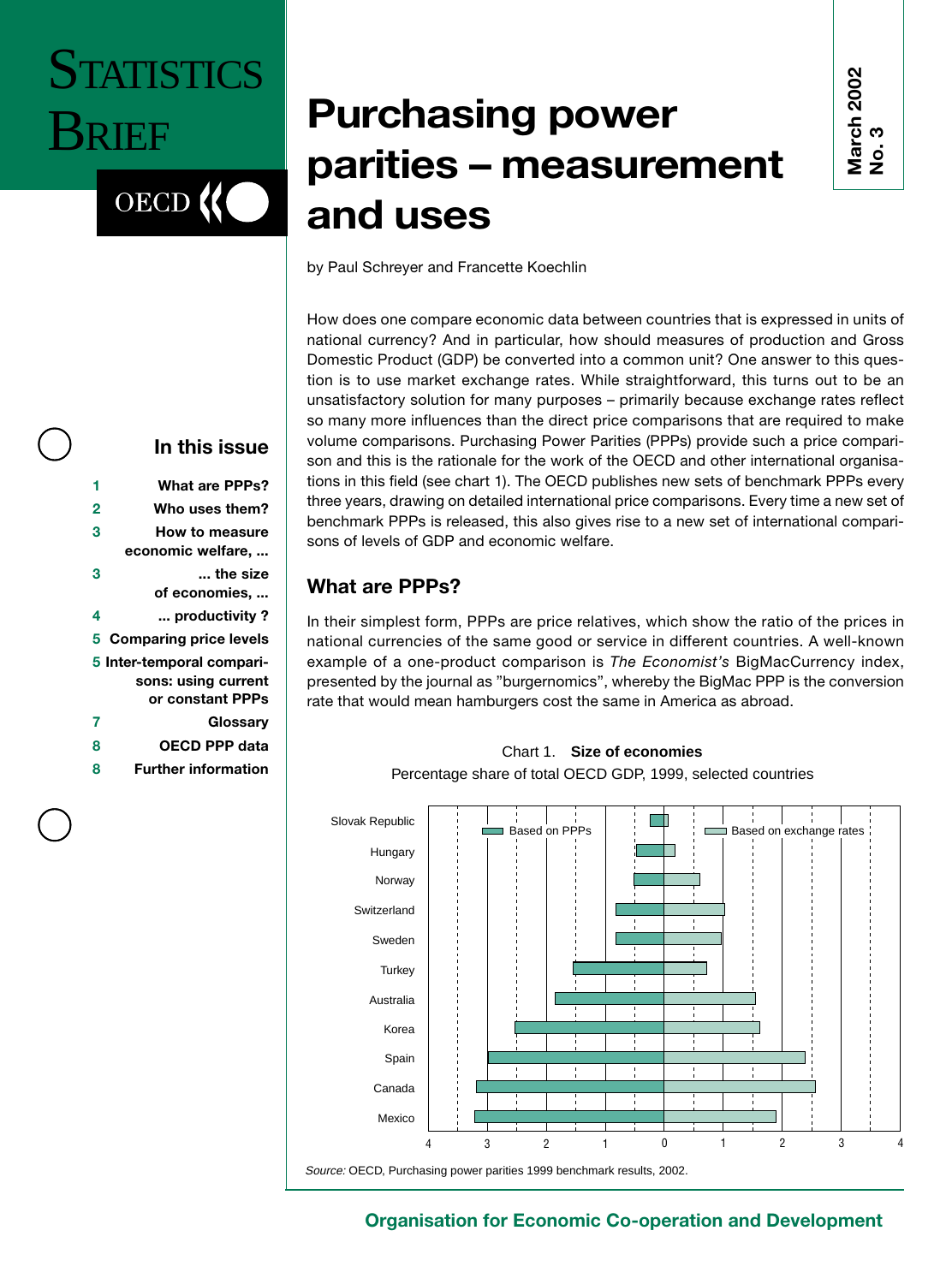The OECD-Eurostat PPPs, however, are not only calculated for individual products, they are also calculated for product groups and for each of the various levels of aggregation up to and including GDP.

The purpose is similar: to obtain rates of currency conversion that eliminate the differences in price levels between countries and so permit volume comparisons.

The calculation of PPPs is undertaken in three stages: first, at the product level, then, at the product group level, where the price relatives are averaged to obtain unweighted PPPs for the group. Finally, at the aggregation levels, the PPPs are weighted and averaged. The weights used in this last stage are the expenditures on the product groups. All this is described in much more detail in the OECD publication *Purchasing Power Parities and Real Expenditures- 1999 Benchmark Year.*

PPPs are spatial price comparisons, and in many ways similar to the better-known price comparisons over time.

Comparisons over time often face the problem of changing products and consumption patterns, especially when the years of comparison are remote. Somewhat similar, a great challenge with spatial comparisons is that volumes or prices of sometimes very different economies have to be compared. Goods and services and their prices that are characteristic in one country may be uncharacteristic in another one, and yet common ground has to be found to make meaningful comparisons.

#### **Who uses them?**

The main users of PPPs are widely perceived to be the international organisations, such as Eurostat, the International Monetary Fund, the OECD, the United Nations and the World Bank, and this was undoubtedly so when PPPs first became available. Now, however, there is a growing demand for PPPs from a variety of national users.

International organisations, government agencies, universities, research institutes and journalists use PPPs



<sup>1999,</sup> OECD 30 = 100



Source: OECD, Purchasing power parities 1999 benchmark results, 2002.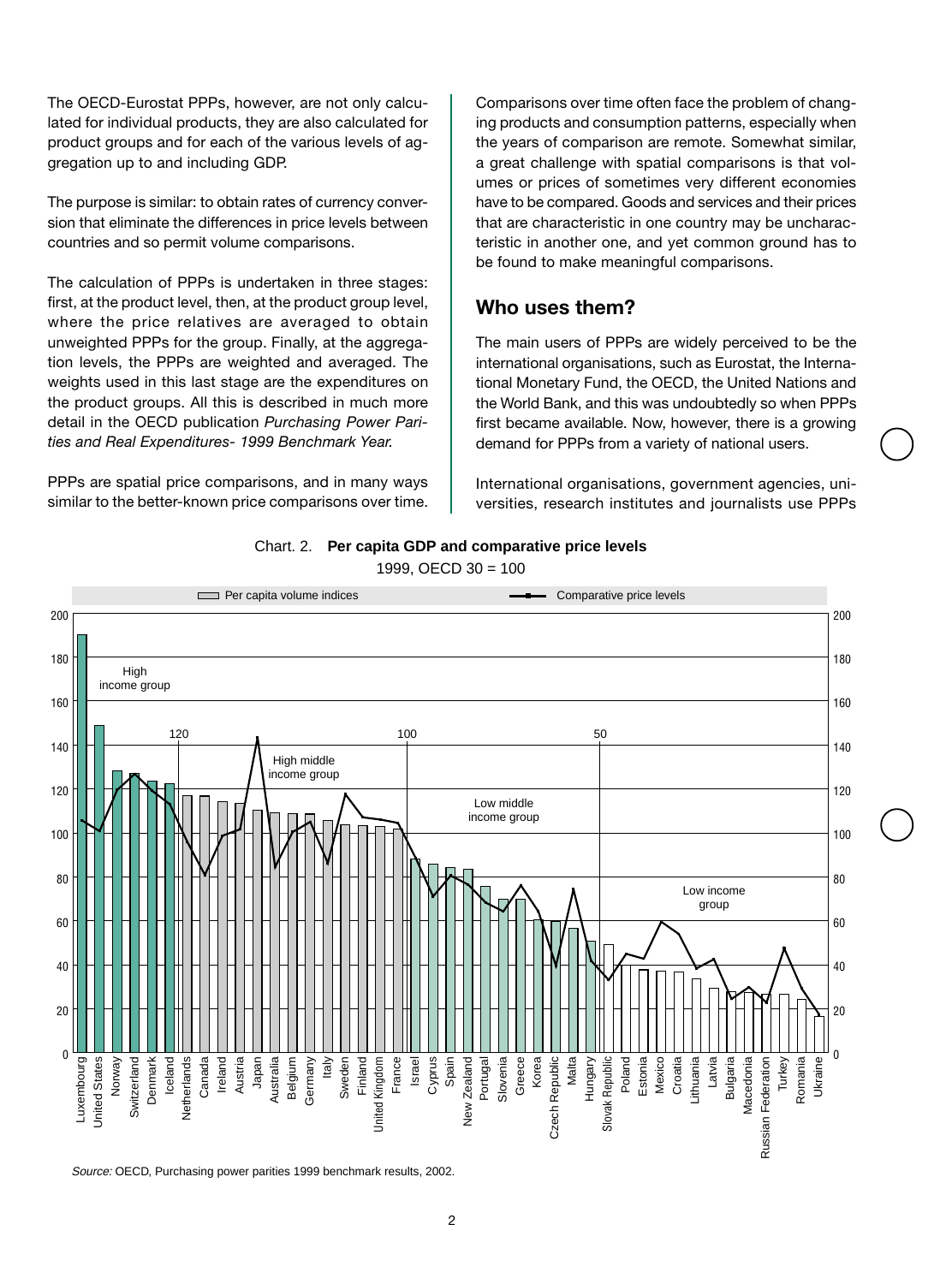as inputs into economic research and policy analysis requiring comparisons between countries. In such studies, PPPs are employed either as currency converters to generate volume measures with which to compare levels of economic performance, economic growth, overall productivity or as measures of price convergence and competitiveness.

Public enterprises and private firms employ PPPs as currency converters for the purposes of comparative analysis involving prices, sales, market shares and production costs. Banks tend to use PPPs to estimate equilibrium exchange rates, while individuals often use them in salary negotiations when moving from one country to another.

One particularly important usage occurs with the European Commission. Over 25 per cent of its total budget is spent on the Structural Funds, the overall aim of which is to gradually reduce economic disparities between and within EU Member States. The allocation of the bulk of the funds is made on the basis of PPP-converted GDP per capita.



#### Chart 3. **Two measures of GDP per capita** 1999, OECD 30 = 100

Source: OECD, Purchasing power parities 1999 benchmark results, 2002.

#### **Measuring economic welfare**

One of the most frequent uses of PPPs is in the computation of GDP and GDP per capita across countries. Although GDP per capita has often been criticised as an incomplete statistic of economic well-being, it remains a cornerstone indicator of economic performance of individual countries. Policy and analytical interest in this indicator goes a long way to explain the importance of PPPs as a statistical tool.

It is to be noted in passing that market exchange rates are particularly ill-suited for comparisons of living standards. This emerges from the fact that exchange rates tend to exhibit large swings over short periods of time, implying rapid shifts of living standards between countries which cannot possibly have occurred. Thus, OECD comparisons of GDP per capita are typically based on PPPs.

To summarise GDP per capita results, OECD often uses four country groups. Using groups instead of a countryby-country ranking avoids possibly misleading interpretations (see box "Ranking may be misleading") when indices are clustered around a small range of results. For example, the 1999 benchmark comparison yielded the composition of income groups (country indices are based on OECD 30 = 1001, which corresponds to an average of USD 21 500 per capita) as shown in chart 2.

The 1999 results provide some telling examples for the differences between PPP-based and exchange rate based comparisons (see chart 3). Consider per capita GDP for Japan, Norway or Switzerland relative to the OECD average. When based on exchange rates, income per person would appear to exceed that of the United States. However, when PPPs are used, these countries' per capita GDP turns out to be lower than that of the United States. This is because price levels are higher in these countries than in the United States. When the price level effect is removed, the volume of goods and services purchased in the United States is higher, on a per capita basis, than in any other country included in the comparison except Luxembourg<sup>2</sup>.

Generally, the gap between high-income and low-income countries narrows when PPPs are used instead of exchange rates. Thus, the per capita indices based on PPPs of Mexico, Greece, Hungary, Poland, Portugal, Turkey and the Russian Federation are closer to those of the United States than are their per capita indices based on exchange rates. Again, this is because the price levels in these countries are low compared to richer countries.

#### **Measuring the size of economies**

PPPs are also a tool to measure the relative size of economies. On the basis of each country's GDP as a percentage of total GDP of all countries considered, the ten largest economies covered by the comparison are the United States, Japan, Germany, France, Italy, United Kingdom, the Russian Federation, Mexico, Canada and Spain. It is also confirmed that the 15 European Union (EU) countries as a group are virtually the same economic size as the United States.

<sup>1.</sup> OECD 30 refers to all 30 Member countries of the OECD.

<sup>2.</sup> Luxembourg remains a somewhat special case due to its large share of transfrontier workers: while contributing to GDP, they do not figure as part of the resident population.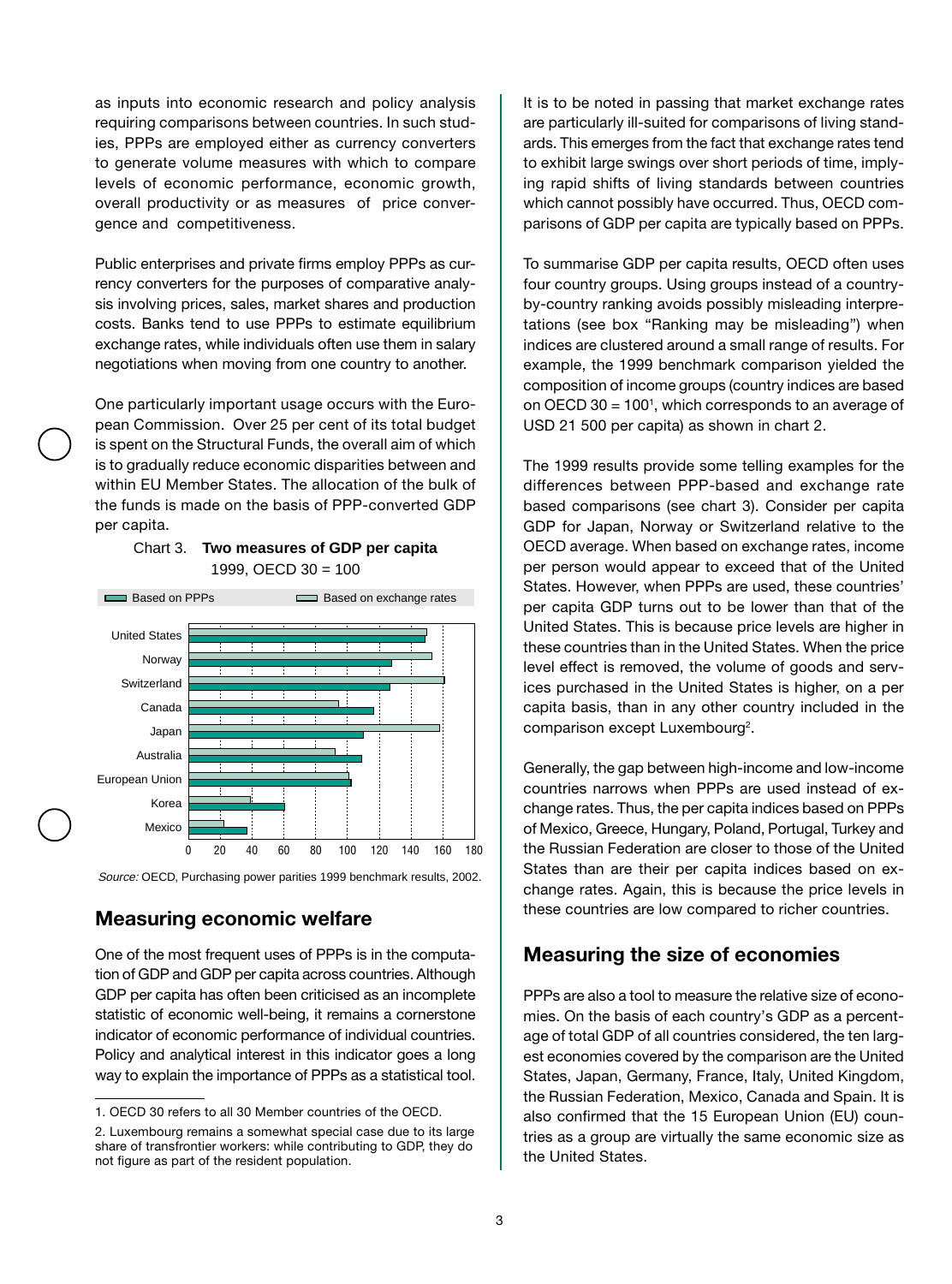Generally, there is a marked difference in determining the size of economies, depending on whether exchange rates or PPPs are used to compare GDP data: the discrepancy is in particular present in the group of low income countries. For example, on an exchange rate basis, the Russian Federation corresponds to less than one per cent of total GDP in the OECD area. Corrected for differences in the price level, this number rises to 3.5 per cent.

#### **Measuring productivity**

Although GDP per capita comparisons command significant interest among analysts, they are not the only pertinent statistic based on PPPs. One other useful indicator that also requires PPP-based volume comparisons of output is the level of labour productivity, i.e., output per employed person. Estimates of relative productivity

#### **Ranking may be misleading**

When countries are clustered around a very narrow range of outcomes, it may be misleading to use the per capita volume index based on PPPs to establish a strict order of ranking. As is often the case with statistical information, there is a level of uncertainty associated with the data sources and procedures on which PPP computations rely. Relatively minor differences in the measured per capita GDP can result in a different country order that may not be statistically or economically significant.

As an example, consider the table below with GDP per capita indices for the EU countries in 1999, and the corresponding ranking. Suppose there is a 1 per cent rise in the index for one country, say Austria. With all other countries' GDP per capita index unchanged, this would change Austria's

position from rank 5 to rank 4. Or, by the same argument, Germany's position would shift from 7 to 6.

What is important is the observation that as small a difference as 1 per cent in results can yield quite different rankings when countries are as similar as for example the large economies of the EU. In fact, ranks change easily within the group of *highmiddle income* countries and it would, for example, be difficult to attribute economic significance to the difference in the ranks of Sweden, Finland, the United Kingdom, Italy, or France. At the same time, those EU countries that are part of the *high-income* group clearly keep their position, as do those EU countries that are part of the *low-middle income* group.

| GDP per capita 1999 |       |      |  |
|---------------------|-------|------|--|
| EU $15 = 100$       | Index | Rank |  |
| High income         |       |      |  |
| Luxembourg          | 186   | 1    |  |
| Denmark             | 121   | 2    |  |
| High-middle income  |       |      |  |
| <b>Netherlands</b>  | 114   | 3    |  |
| Ireland             | 112   | 4    |  |
| Austria             | 111   | 5    |  |
| Belgium             | 107   | 6    |  |
| Germany             | 106   | 7    |  |
| Italy               | 103   | 8    |  |
| Sweden              | 101   | 9    |  |
| Finland             | 101   | 9    |  |
| United Kingdom      | 101   | 9    |  |
| France              | 100   | 12   |  |
| Low-middle income   |       |      |  |
| Spain               | 82    | 13   |  |
| Portugal            | 74    | 14   |  |
| Greece              | 68    | 15   |  |

Sources: OECD, *National Accounts of OECD Countries*, 2002.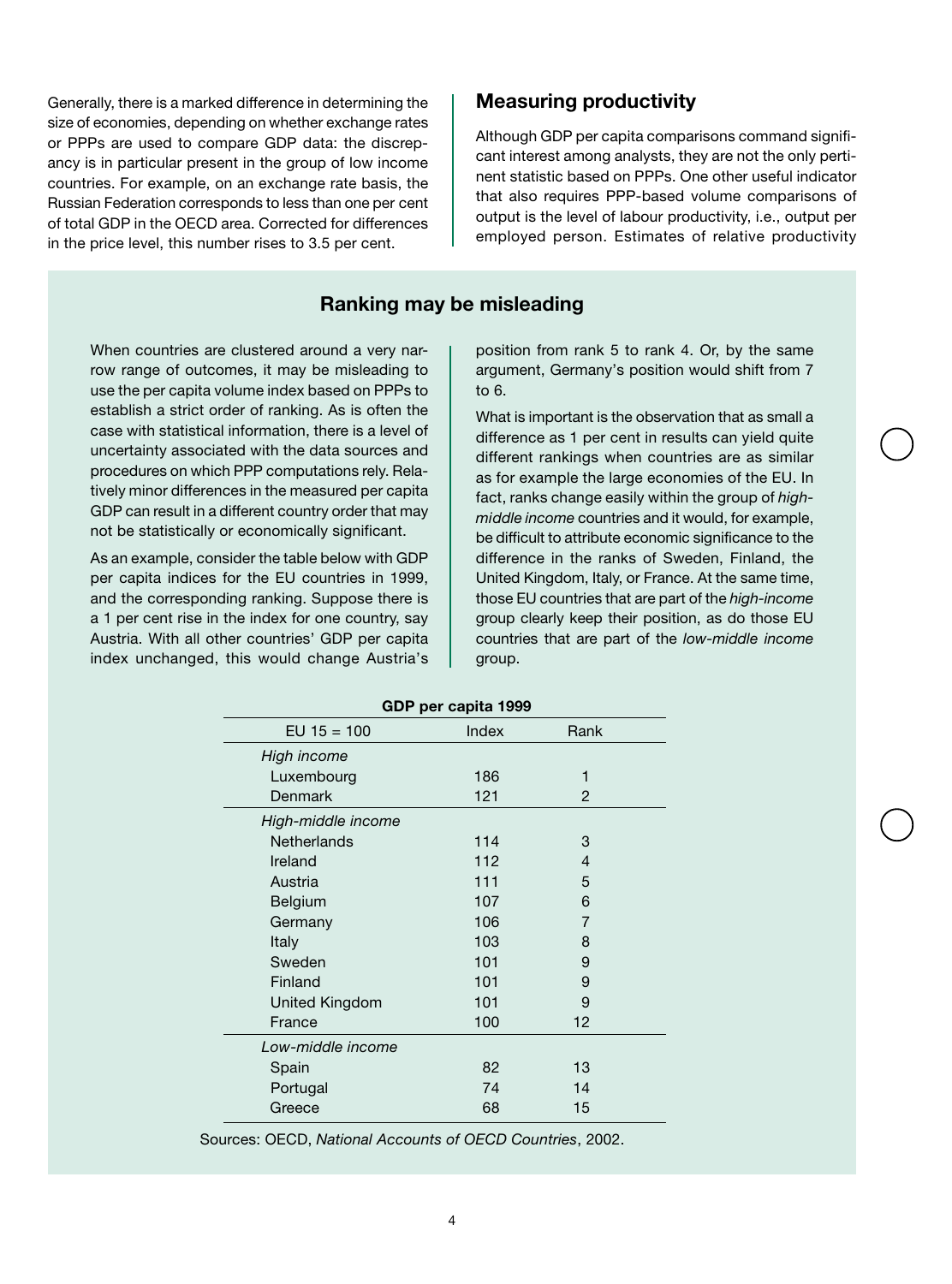levels provide insights into the possible scope for further gains in productivity and competitiveness and also place a country's growth experience in the perspective of its current level of income and productivity. For inter-country comparisons of levels of labour productivity, PPPs are indispensable: by definition, a measure of productivity has to put a *volume* measure of output in proportion to a volume measure of inputs. Converting the value of output into a common currency by applying exchange rates would seriously hamper the goal of capturing volume indicators of production.

In the table below, PPPs and volume measures of GDP are used to compare relative labour productivity measures across countries. When these productivity indices are put next to their GDP per capita counterparts (also based on PPPs), considerable differences become apparent. They point to differences in labour utilisation and demographic structures (and possibly statistical issues concerning the measurement of labour input) and have been used extensively in analytical studies, such as the *OECD Growth Project (*see page 8, *"The New Economy: Beyond the Hype").*

#### **Comparing price levels**

Another key statistic derived from PPP measures is comparative price levels or the ratio between PPPs and current exchange rates. If PPPs and exchange rates coincide, it can be concluded that, on average, one unit of a currency buys as much in the country under consideration as it does in the reference country. When PPP exceed exchange rates, it can be concluded that one unit of the currency under consideration buys less domestically than on other markets and vice versa.

The price level effect is particularly visible in countries with low income per capita: there, exchange rates often exceed PPP rates by a substantive margin, indicating a comparatively low price level. Partly, this is due to the economic importance of non-traded goods and services that are bought relatively cheaply in low-income countries. It has long been noted that there is a positive correlation between comparative price levels and GDP per capita: the richer a country, the higher its relative price level tends to be, and vice versa. The 1999 results confirm this observation. In Chart 2, the line depicting comparative price levels follows quite closely the sequence of bars that represent GDP per capita indices. Overall, it can be concluded that an exchange rate based comparison will yield widely understated measures for volume GDP and income in international comparison.

#### **Inter-temporal comparisons: using current or constant PPPs**

So far, PPPs have been discussed as currency conversion rates *for a given point in time* – they provide a snapshot of relative prices. Expenditure on GDP data converted by PPPs provide a snapshot of relative volumes in that particular year. For many analytical purposes, it is

#### **From GDP per Inhabitant to Labour Productivity**

Selected OECD countries, 1999, expressed at 1999 benchmark PPPs

| Country              | GDP<br>per  | GDP<br>per person |
|----------------------|-------------|-------------------|
|                      | capita      | employed          |
|                      | $USA = 100$ |                   |
| Australia            | 73          | 78                |
| Canada               | 78          | 81                |
| France               | 68          | 87                |
| Germany              | 73          | 81                |
| Italy                | 71          | 97                |
| Japan                | 74          | 72                |
| Mexico               | 25          | 32                |
| United Kingdom       | 69          | 74                |
| <b>United States</b> | 100         | 100               |
|                      |             |                   |

Source: OECD, *National Accounts of OECD countries,* 2002; OECD, *Labour Force Statistics,* 2001.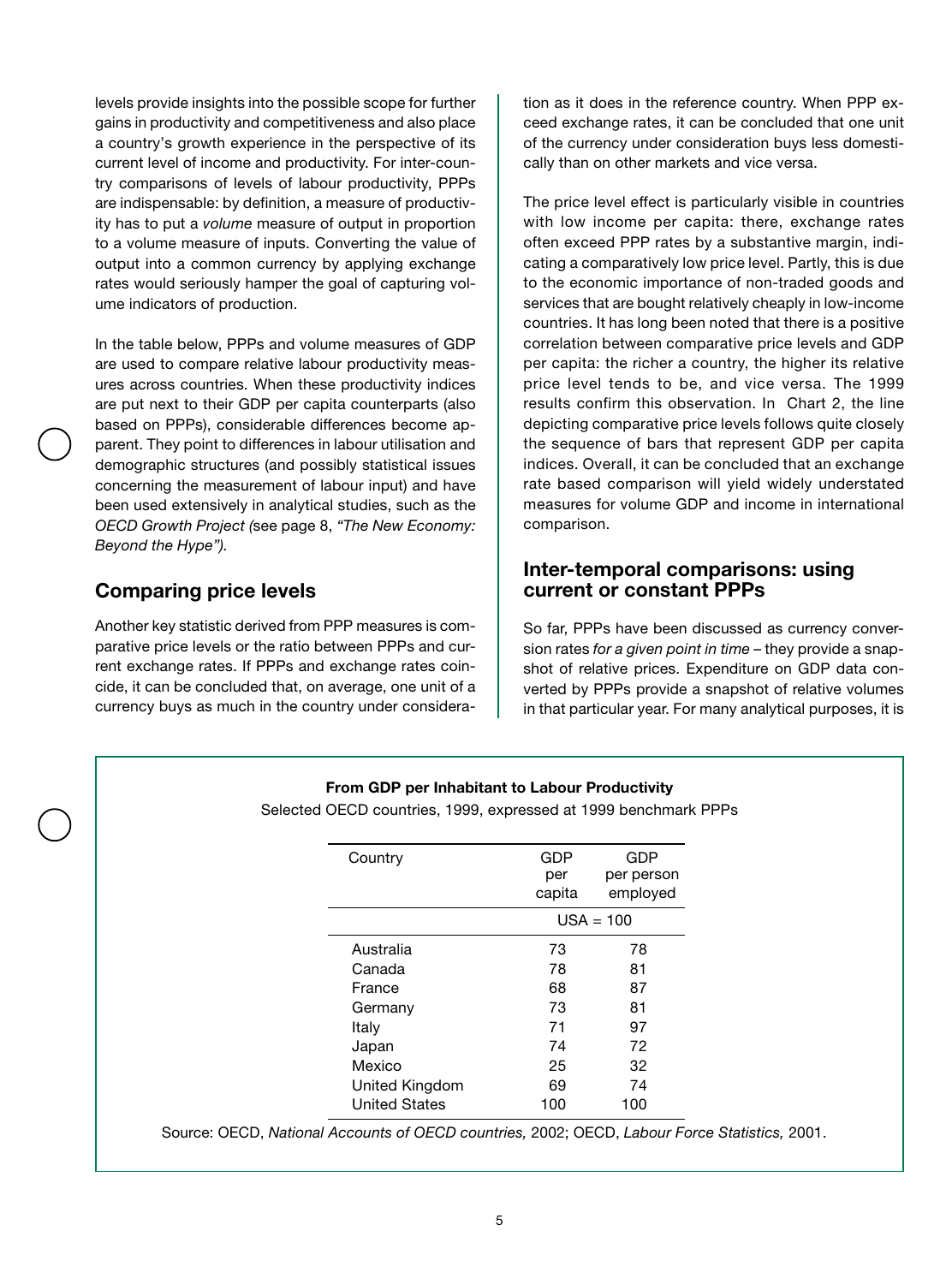#### **Current and constant PPPs: what the OECD publishes and recommends**

The OECD has followed a two-way strategy concerning the choice between benchmark and extrapolation results for international comparisons.

First, in *National Accounts of OECD Countries, Volume 1,* the OECD publishes time series based on both current and constant PPPs. The accompanying text recommends GDP per capita data based on constant prices and PPPs for comparisons over time. Thus, these data answer a question such as: *'How has the relative position of a country's GDP per capita changed, given its measured growth performance?'*

Current (benchmark) PPPs are put forward as the appropriate tool to compare GDP levels for the latest period available, as they reflect the most recent and most relevant price structure. These data respond to the question: *'What is a country's position in terms of GDP (per capita), given the most recent set of international prices?'*

Second, the OECD has to deal with the fact that benchmark PPPs are available for the European OECD countries on an annual basis – provided by Eurostat - but on a three-yearly basis only for other OECD countries. There is thus a choice of presenting benchmark PPPs only at three-year intervals and thereby losing valuable information for many European countries or of producing estimates for intermediate years for non-European countries. The OECD has followed the latter option. Estimates on intermediate years are one-year extrapolations backwards or forward to benchmark years. Of course, these estimates are only necessary for those countries that are not covered by Eurostat's annual benchmark exercise. Currently, the PPP comparisons published in the OECD *Main Economic Indicators* reflect this method.

Further, the OECD has to decide how to update the latest benchmark results. To date, the latest available benchmark year for all countries is 1999. PPP series for 2000 and 2001 are obtained by extrapolating on the basis of relative price indices for GDP. From a conceptual point of view, extrapolating PPPs from 1999 onwards and applying them to GDP data is tantamount to expressing this GDP data in 1999 constant prices and constant PPPs.

Lastly, it should be noted that there is full consistency of current PPPs between the data published by Eurostat and by the OECD for European countries. Differences may occur when publication dates are different or due to small differences in GDP or population data.

of interest to observe the evolution of volume GDP between countries *and* over time. There are at least two ways of setting up such a comparison, each with its specific interpretation and use.

The first possibility of combining spatial and temporal observations is by using a sequence of current or 'benchmark' PPPs, i.e., a new set of price data compiled in Member countries, weighted and aggregated to yield rates of currency conversion for total GDP and its expenditure components. This means that prices and price structures are allowed to vary over time. Comparable volume levels of GDP are obtained by applying these current PPPs to GDP measures at current national prices. Within a given year, (spatial) comparisons between countries are straightforward – volumes are measured with the same price structure. Comparisons over time, however, incorporate several effects: relative volume changes, changes in relative prices between countries and, possibly, changes in definitions and methodologies. One can also say that by carrying out this calculation for every period, GDP comparisons across countries are based on *current international prices.*

A second approach to generate time series of PPPs is to fix a 'base' year and to extrapolate PPPs for other years. Extrapolation is done by applying the relative rates of inflation observed in different countries to the base year PPPs. Consider a simple two-country example and suppose that PPPs in year 1 are equal to 1: one currency unit of country A buys, on average, the same amount of goods and services as one currency unit in country B. Now assume that, between the two periods, the price level of GDP in country A rises by 20% whereas, on average, prices in country B remain unchanged. PPPs are then extrapolated by applying a ratio of 120/100=1,2 to the initial PPP. Thus, extrapolated PPPs for year 2 are PPP of year 1\*1,2=1,2.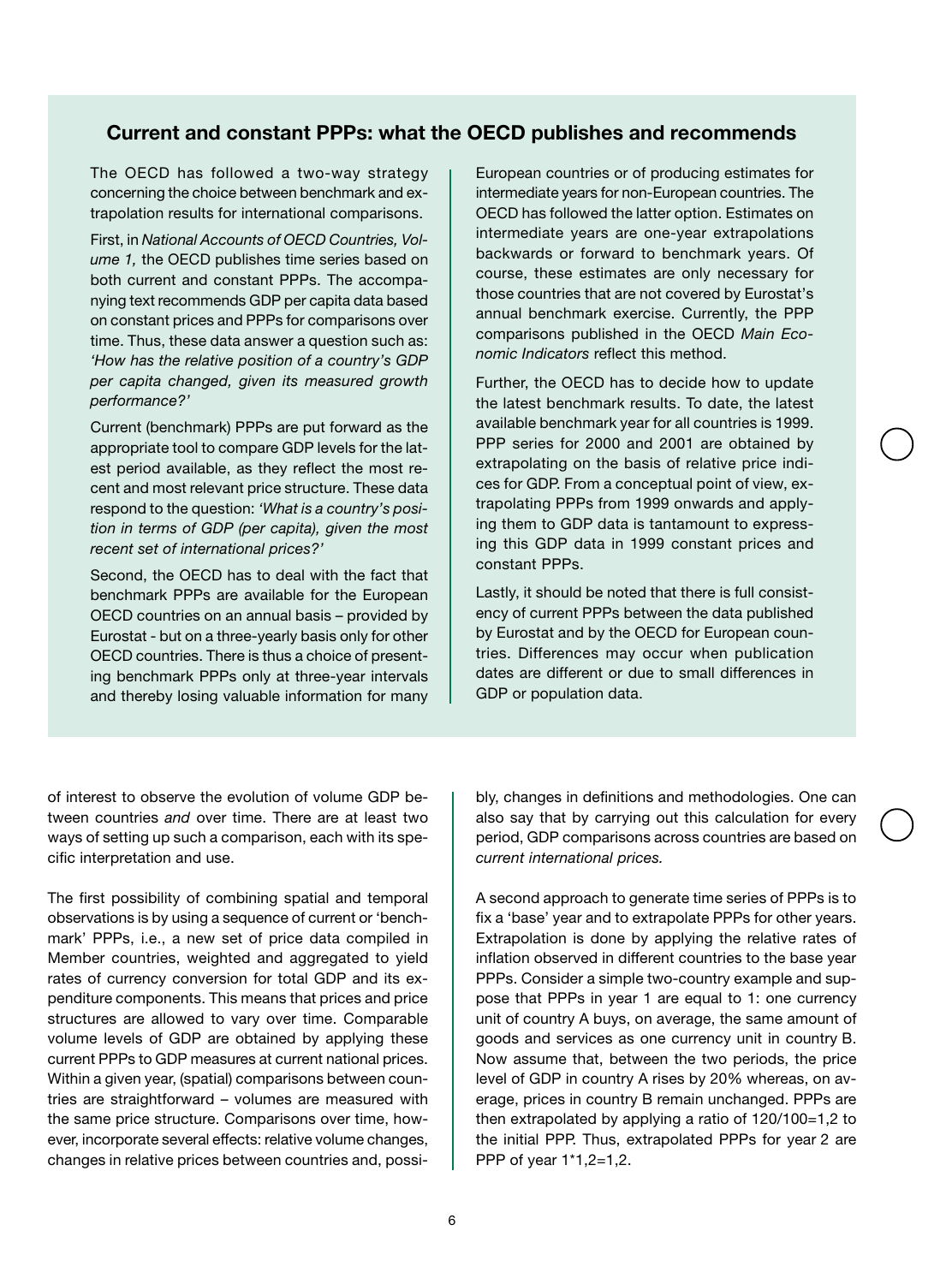GDP series in national currency and at current prices can now be converted with these PPPs to yield volume measures that are comparable across countries. The resulting measures of GDP comparisons are volume indices at *constant prices and PPPs.* The same result would have been achieved by applying volume growth rates of GDP to the comparative GDP levels of the base year.

Whichever way they are calculated, these time series have a very convenient property: they replicate exactly the relative movements of volume GDP growth of each country. While such a characteristic facilitates the use and interpretation of PPPs over time, it shares an important drawback with other indices that use a fixed base: the assumption that price *structures* do not change over time. Economic reality has it, however, that *relative* prices do change over time and it is well known that ignoring these shifts over longer periods can generate a biased picture of economic developments. Another consequence of fixing price structures at a base year is the dependence of results on the choice of the base year.

The key conceptual difference between using current and constant PPPs is that the former capture changes in volume as well as changes in relative prices, whereas the latter only capture volume changes. Even if the volumes of goods and services remain identical over time, a GDP comparison based on current PPPs may change over time if prices and price structures shift. This factor comes into play when some countries are large producers and exporters of products with marked price changes, as has been the case for Norway as an important exporter of oil.

Another source of differences between the two approaches is methodological changes between successive rounds of price collection. For example, the introduction of the 1993 *System of National Accounts* brought with it changes in product classification that affected PPP computations. While such changes help to improve comparability across countries once they are put in place, they also reduce comparability with observations before their introduction and a break in series occurs. Sometimes, simple changes in price collection methodologies have similar effects and reduce inter-temporal comparability. The OECD is currently analysing the impact of certain breaks in series on overall results.

There may also be differences in the ways in which statistical offices construct implicit price indices for their GDP series. Such differences will directly influence the extrapolated PPP measures and so account for some of the observed differences between GDP based on current and constant PPPs.

Even when there is no change in methods, systematic methodological differences exist. For example, price changes of exports and imports in the national accounts are based on import and export price indices. For PPP evaluations, export and import price ratios between countries are simply measured as bilateral exchange rates. Also, price comparisons in the PPP programme treat products as identical even when they are sold at different locations or at different types of outlets. National accounts principles foresee that products delivered in different locations should be treated as different qualities even if they are otherwise physically identical. Lastly, simple measurement errors can enter the picture. Such measurement errors may be due to small samples and due to the difficulty of comparing like with like across countries.

#### **Glossary**

*Comparative price levels:* These are defined as the ratios of PPPs to exchange rates. They provide a measure of the differences in price levels between countries by indicating for a given product group the number of units of the common currency needed to buy the same volume of the product group in each country. For example, in 1999, a given volume of GDP costs on average 106 dollars in the United Kingdom, 68 dollars in Portugal and 143 dollars in Japan. In other words, the general price level of Japan is higher than that of the United Kingdom and of Portugal.

*Equilibrium exchange rate:* Long-term exchange rate that equals the PPP of a currency in a world where all goods are traded and where markets are fully efficient. Such convergence, proposed by the 'PPP theory of exchange rates' would imply that the same price levels should be observed across countries.

*Gross domestic product – Expenditure based:* Total final expenditures at purchasers' prices (including the f.o.b. value of exports of goods and services), less the f.o.b. value of imports of goods and services.